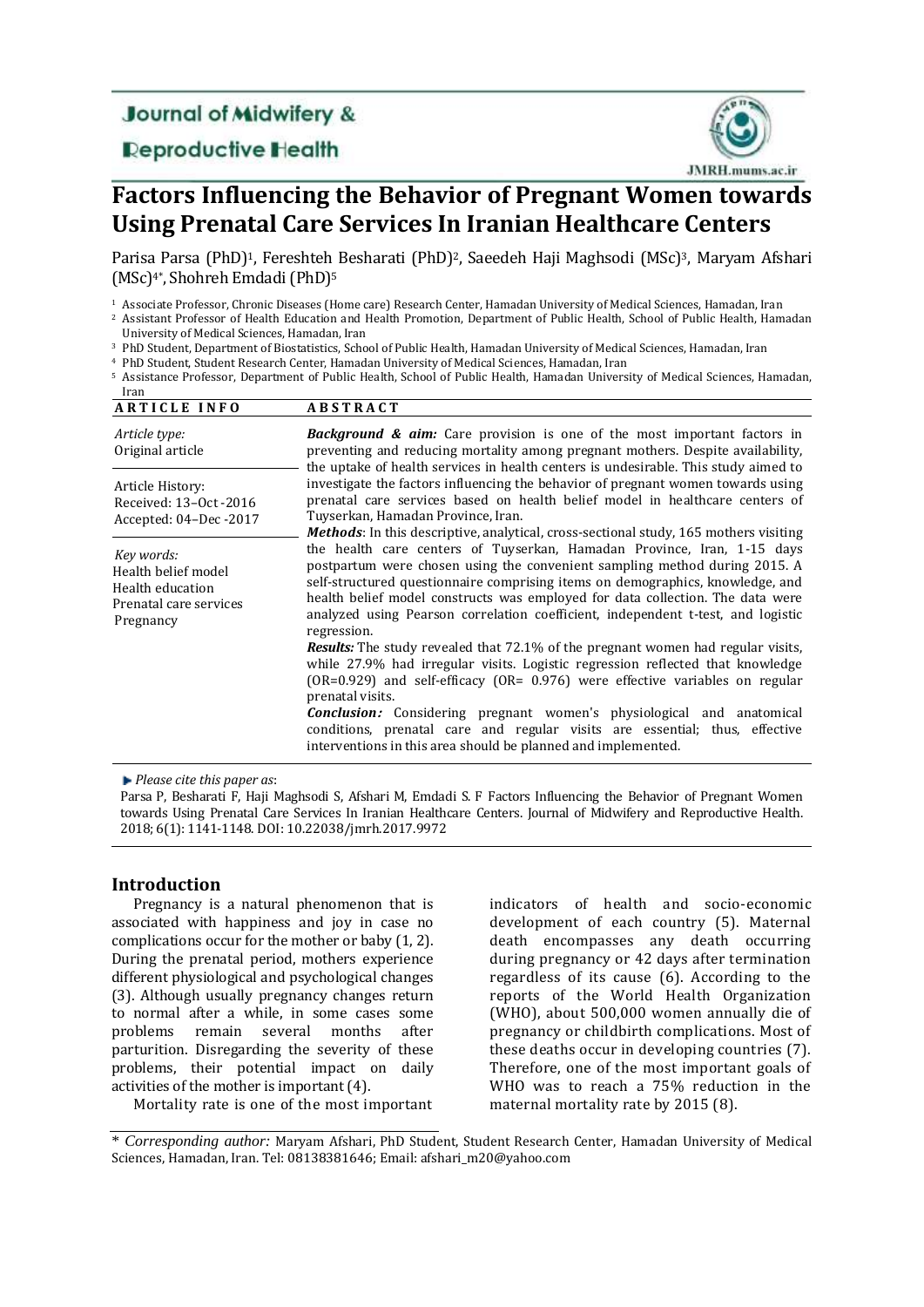In Iran, to curtail maternal mortality and pregnancy complications, effective strategies were applied in terms of health pattern design. Based on the current statistics, mothers' death rate in Iran has significantly decreased over the past 40 years and reached from 237 to 23 in 2013, that is, 1973 cases per 100,000 live births. The aim of Ministry of Health of Iran in 2013 was to reduce maternal mortality rate to 15 per 100,000 live births (9).

In addition, other physical and mental issues happen to women during the prenatal period which undermine the quality of life in this sensitive and critical period (10). That is why most primiparous women are not ready to be mothers and need support from family, friends, and health care providers (11). Problems during pregnancy include headache, dizziness, backache, rhinorrhea, purulent discharge, foul odor, abnormal bleeding, urinary and bowel problems, and psychopathy (12). Delivery and pregnancy services are of the most important factors in preventing and reducing such problems. Therefore, caregivers' performance and the extent of environmental support are paramount to adapting with this period (13).

Ministry of Health and Medical Education in Iran has developed a comprehensive program for prenatal period that includes eight stages of care (weeks 6-10, 16-20, 26-30, 31-34, 35-37, 38, 39, and 40). This program includes examination, observation, question, training on personal hygiene and mental, sexual, and risk signs, common complaints, nutritional and medicinal supplements, fertility health services, and dental problems (12). If the prenatal care is performed regularly and systematically, it can significantly reduce the rate of maternal complications and neonatal death (14).

Prenatal care studies indicated most women have about nine visits during the prenatal period (15), while randomized controlled trials (RCTs) have shown that in developed countries and developing countries the number of visits can be reduced in low-risk pregnancies without posing any risks to the mother or baby (16, 17). Based on these studies, it seems that eight visits are adequate for a normal pregnancy (18). Despite the availability of health services for pregnant women, the use of health and midwifery services, especially in urban centers, is not satisfactory (19). Therefore, it is paramount to increase educational programs and knowledge among women regarding the importance of prenatal care. In fact, the value of health education programs is hinged upon program effectiveness, knowledge of the problem, and appropriate use of theories and models (20).

A few models and theories have been developed to explain health behaviors. The health belief model provides a theoretical framework for estimating the probability of an individual making use of healthcare services. This model has been applied by healthcare providers to describe, explain, and predict behaviors associated with healthcare based on the perceptions and belief patterns of individuals. Based on this model, an individual will take action to avoid disease if the individual believes that 1) he or she is personally susceptible, 2) the occurrence of the disease will have at least moderate severity affecting some aspects of life, 3) taking a particular action will be beneficial by reducing his or her susceptibility to the condition, and 4) the action does not entail overcoming important barriers (cost, inconvenience, pain, or embarrassment). In addition, a cue to appropriate action appears to be essential (21-23). Consequently, mothers' belief on prenatal care is highly critical, and the application of this model in studying mothers' beliefs will be effective on prenatal care. With this background in mind, this study aimed to investigate the factors influencing the behavior of pregnant women towards using prenatal care services based on health belief model in healthcare centers in Tuyserkan, Hamadan, Iran.

## **Materials and Methods**

This cross-sectional, descriptive, analytical study was carried out among 165 postpartum women presenting to health centers of Tuyserkan, Hamadan Province, Iran, during 2015. Postpartum women (minimum 1-3 days and maximum 10-15 days after delivery) were chosen for prenatal care according to mother's care program. One health center and five urban health clinics of Tuyserkan were selected for the study. The inclusion criterion was lack of pregnancy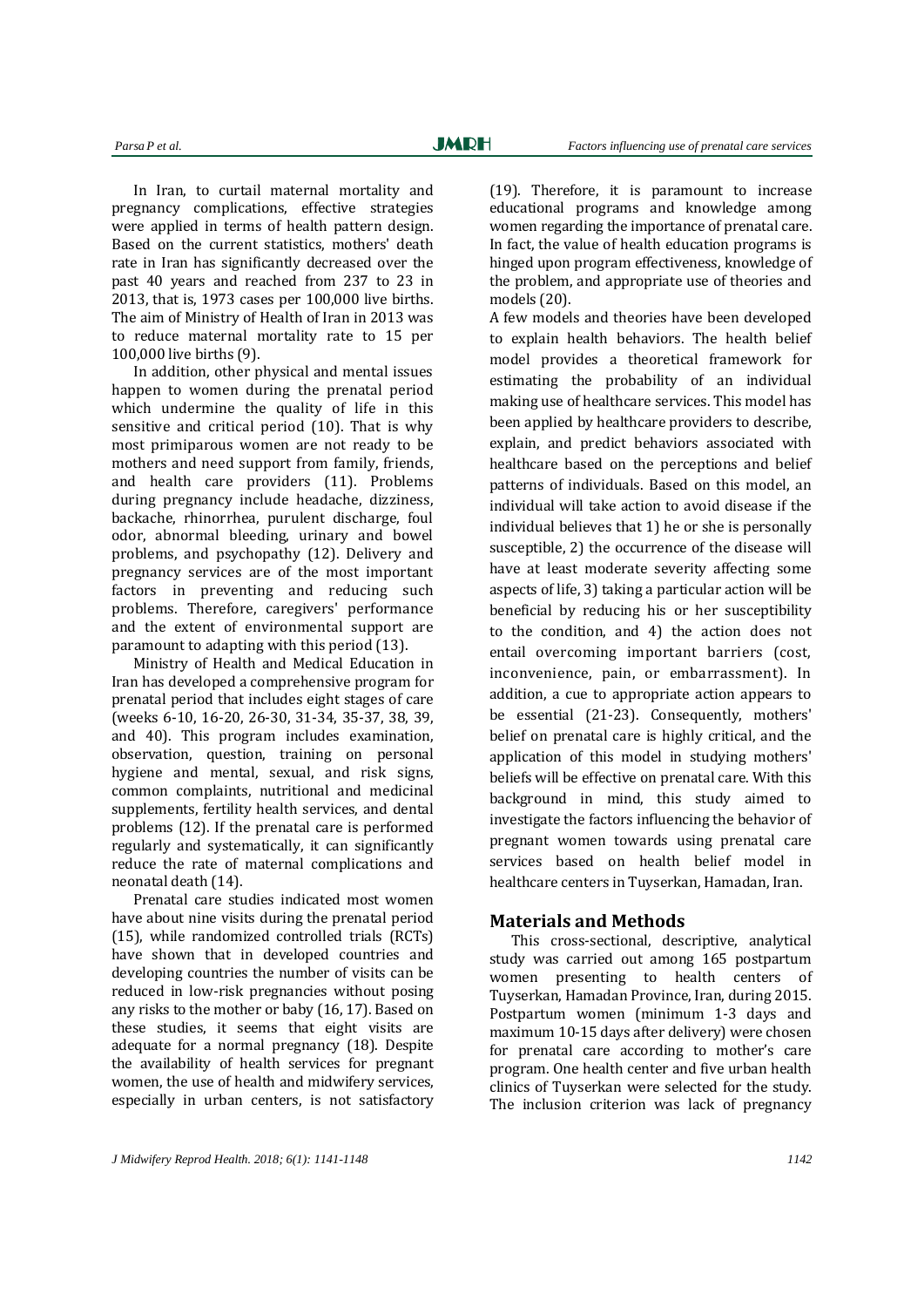complications, and the exclusion criterion was unwillingness to participate in the study. For ethical considerations, written informed consent was obtained from all the participants.

In this study, mothers who had regular (in the first half of pregnancy from the two recommended prenatal visits, at least one visit, and in the second half of pregnancy from the six recommended prenatal visits at least five visits) and irregular visits (in the first half of pregnancy from the two recommended prenatal visits, they did not have any, and in the second half of pregnancy from the six recommended prenatal visits they had four or less visits) were interviewed postpartum. To select the target group, medical records of mothers visiting the health centers 1-3 or 10-15 days postpartum were selected. At first, mothers' health indicators were examined in the first quarter of 2015 at Tuyserkan health center, family health unit. This indicator was determined from mothers' files with respect to definitions of regular and irregular care of pregnant women. In urban centers of Tuyserkan, 70% and 30% of the mothers had regular and irregular prenatal visits, respectively, according to the 3-months indicator. In the urban centers of Tuyserkan Based on these information and the following formula, the standard sample size was calculated.

$$
n = \frac{\frac{p(1-p)z_{1-}^2 \alpha}{a^2}}{a^2}
$$

In this formula, P is the percentage of mothers with regular visits (0.7), and q denotes the percentage of mothers with irregular visits (0.3). Finally, the sample size was calculated to be 165 persons.

The data collection instrument included a researcher-made questionnaire designed based on the papers related to the topic, valid books, and the booklet of integrated maternal health care chart of the Ministry of Health (12). The questionnaire was completed by researchers or family health workers through interviewing mothers visiting the urban health centers. The questionnaire consisted of items on demographic characteristics (6), knowledge (19), and structures of health belief model, in detail, perceived susceptibility (4), perceived severity (4), perceived benefits (4), perceived barriers (4), cues to action (4), and selfefficacy (2).

The items on knowledge were rated using three options (Yes, No, and I do not know), and responses to the items on the structures of health belief model were rated using a 5-point Likert scale (i.e., Strongly agree, Agree, Undecided, Disagree, and Strongly disagree). For the items on knowledge, correct answers were scored 1 and wrong or lack of answers were scored 0. The possible total scores of this structure ranged from 0 to 19.

For the items on the health belief model structures (i.e., perceived susceptibility, perceived severity, perceived benefits, perceived barriers, cues to action, and self-efficacy), the scores ranged from 1 to 5; therefore, the maximum scores for the perceived susceptibility sub-domain with 4 items, perceived severity with 4 items, perceived benefits with 4 items, cues to action with 4 items, and selfefficacy with 2 items were 20, 20, 20, 20, and 10, respectively. The minimum scores in all of these sub-domains, except for self-efficacy, were 4. The higher scores in perceived susceptibility, perceived severity, perceived benefits, cues to action, and self-efficacy sub-domains indicated higher perception of care. The higher scores on perceived barriers indicated more perceived barriers to performing the behavior. It should be noted that to calculate the constructs of the health belief model, all of them were calculated from one hundred.

To establish the questionnaire's validity, we used content validity ratio (CVR) and content validity index (CVI). Therefore, the questionnaire was given to 10 health promotion and education professionals to review the questions for assessing the CVR and identifying the questions that obtained the required score. For CVI, relevance, simplicity, and transparency criteria were examined. The items obtained scores of above 79%. It was found that the questionnaire had good content validity.

To confirm the reliability of the questionnaire, we used Cronbach's alpha coefficient method. The questionnaire was completed by a sample of 30 mothers who presented for postpartum care. The Cronbach's alpha coefficients for knowledge, perceived susceptibility, perceived severity, perceived benefits, perceived barriers, cues to action, and self-efficacy sub-domains were 0.76, 0.71, 0.73, 0.79, 0.70, 0.80, and 0.75, respectively.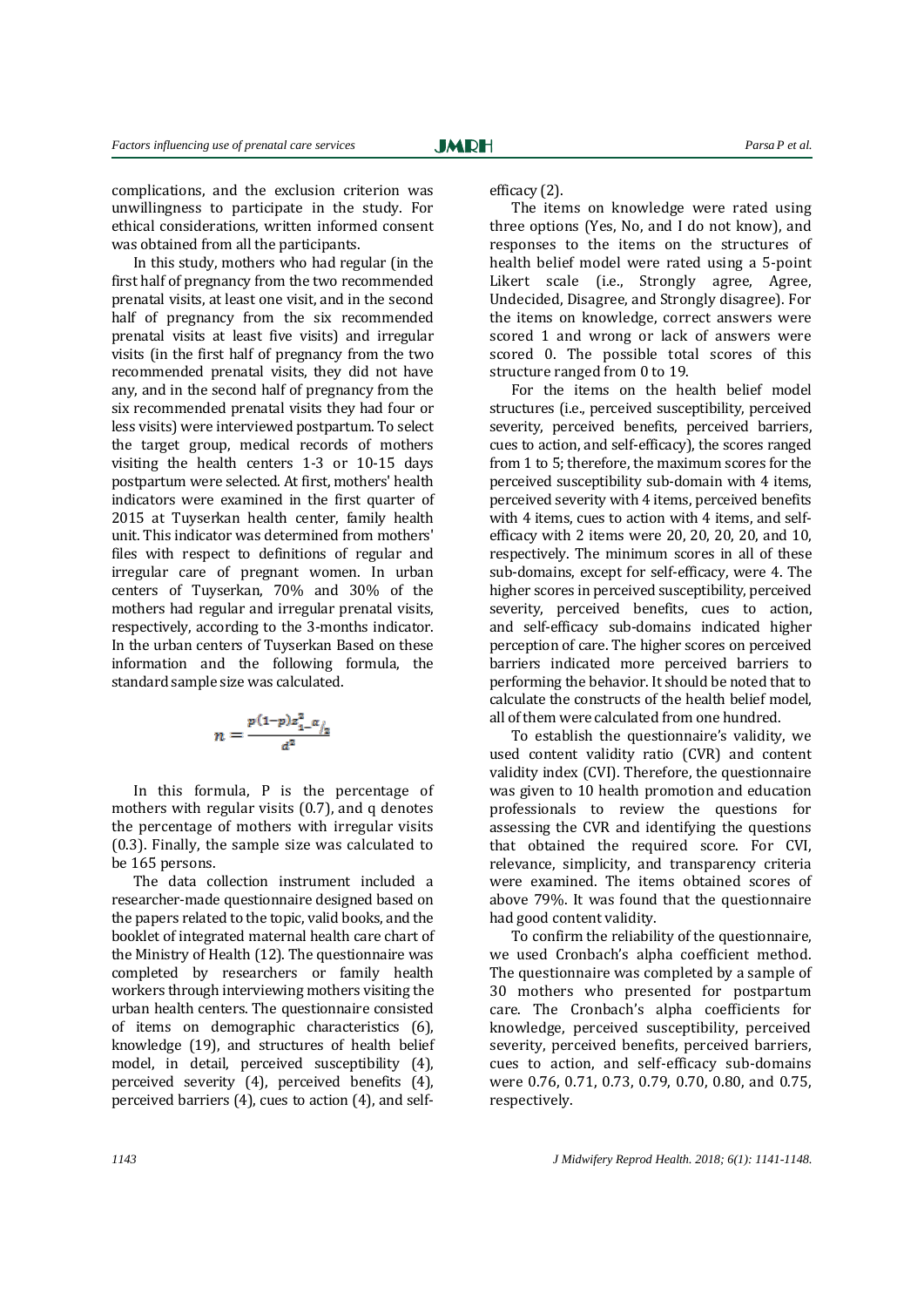To determine the relationship between variables, we used descriptive statistics, Pearson correlation coefficient, independent samples t-test, and logistic regression in SPSS version 21. P-values less than 0.05 were considered statistically significant.

## **Results**

In this descriptive analytical study, 165 mothers visiting health centers participated in this study with a response rate of 100%. We found that 72.1% and 27.9% of the participants had regular and irregular prenatal visits, respectively. The mean ages of the mothers who had regular and irregular visits were  $29.82\pm6.60$ and  $31.15 \pm 6.45$ , respectively.

Table 1 shows that 8.4% and 6.5% of the illiterate participants had regular and irregular prenatal visits, respectively. In addition, the lowest educational level among the husbands was primary school or illiteracy, which constituted 9.2% and 4.3% of the regular and irregular visiting groups, respectively. The most frequent economic status was moderate, which included 69.9% and 66.4% of the regular and irregular visiting groups, respectively. In addition, 84.8% and 90.8% of the regular and irregular visiting groups were housewives, respectively, and 45.7% and 37.8% of the regular and irregular visiting groups were having their second child, respectively.

**Table 1.** Demographic and background characteristics of the mothers visiting the health centers in Tuyserkan (165 participants)

|                                       | <b>Status of prenatal visits</b> |                  |               |            |  |  |
|---------------------------------------|----------------------------------|------------------|---------------|------------|--|--|
| <b>Characteristics</b>                |                                  | <b>Irregular</b> | Regular       |            |  |  |
|                                       | <b>Number</b>                    | Percentage       | <b>Number</b> | Percentage |  |  |
| <b>Level of education for Mothers</b> |                                  |                  |               |            |  |  |
| Illiterate                            | 3                                | 6.5              | 10            | 8.4        |  |  |
| Primary school                        | 9                                | 19.6             | 19            | 16         |  |  |
| Middle school                         | $\overline{7}$                   | 15.2             | 16            | 13.4       |  |  |
| High school                           | 11                               | 23.9             | 27            | 22.7       |  |  |
| Diploma                               | 6                                | 13               | 30            | 25.2       |  |  |
| University                            | 10                               | 21.7             | 17            | 14.3       |  |  |
| Level of education for husband        |                                  |                  |               |            |  |  |
| Illiterate                            | 2                                | 4.3              | 13            | 10.9       |  |  |
| Primary school                        | 10                               | 21.7             | 11            | 9.2        |  |  |
| Middle school                         | 8                                | 17.4             | 22            | 18.5       |  |  |
| High school                           | 5                                | 10.9             | 14            | 11.8       |  |  |
| Diploma                               | 12                               | 26.1             | 27            | 22.7       |  |  |
| University                            | 9                                | 19.6             | 32            | 26.9       |  |  |
| <b>Economic situation</b>             |                                  |                  |               |            |  |  |
| Weak economic situation               | 5                                | 10.9             | 17            | 14.3       |  |  |
| Moderate economic situation           | 32                               | 69.6             | 79            | 66.4       |  |  |
| Good economic situation               | 9                                | 19.6             | 23            | 19.3       |  |  |
| <b>Employment status</b>              |                                  |                  |               |            |  |  |
| Housewife                             | 39                               | 84.8             | 108           | 90.8       |  |  |
| Laborer                               | $\mathbf{1}$                     | 2.2              | 3             | 2.5        |  |  |
| Working                               | 6                                | 13               | 8             | 6.7        |  |  |
| Number of pregnancy                   |                                  |                  |               |            |  |  |
| Primary pregnancy                     | 10                               | 21.7             | 44            | 37         |  |  |
| Second pregnancy                      | 21                               | 45.7             | 45            | 37.8       |  |  |
| Third pregnancy                       | 9                                | 19.6             | 16            | 13.4       |  |  |
| Fourth pregnancy and more             | 6                                | 13               | 14            | 11.8       |  |  |

Table 2 presents the mean scores of knowledge, perceived barriers, cues to action, and self-efficacy, indicating that they were higher in the regular visiting group compared to

those of the irregular visiting group. In addition, t-test reflected significant differences between the two groups in terms of knowledge and selfefficacy (P<0.05).

*J Midwifery Reprod Health. 2018; 6(1): 1141-1148 1144*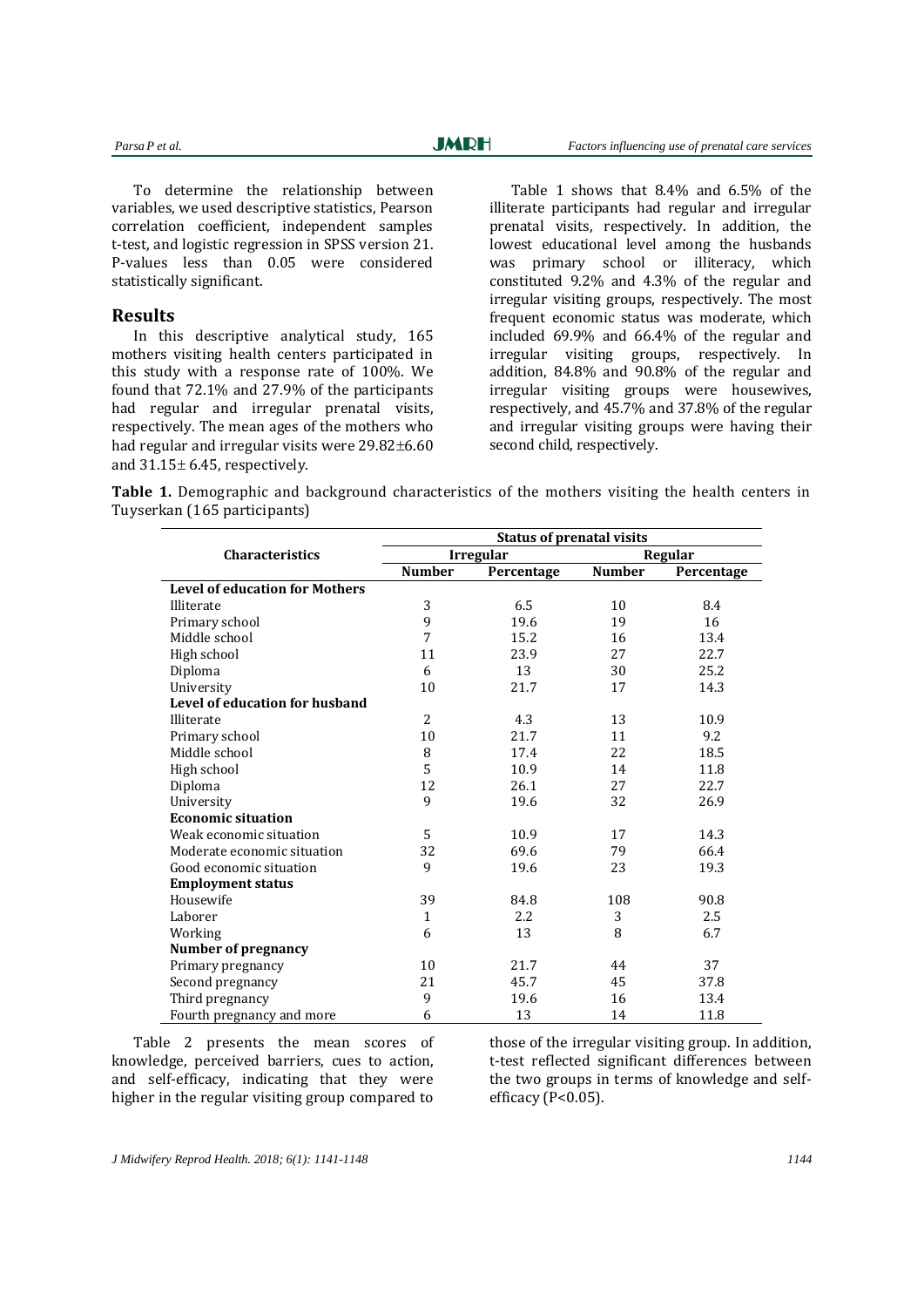**Table 2.** Mean and standard derivation of structures of health belief model for the mothers visiting the health centers

|                          | <b>Status of prenatal visits</b> |                   |                          |  |
|--------------------------|----------------------------------|-------------------|--------------------------|--|
| <b>Structures</b>        | <b>Irregular</b>                 | Regular           | <b>Results of t-test</b> |  |
|                          | <b>Mean</b> ±SD                  | Mean±SD           |                          |  |
| Knowledge                | 70.82±16.37                      | $82.22 \pm 10.65$ | $P-value=0.000$          |  |
| Perceived susceptibility | 42.79±11.85                      | $41.33 \pm 12.86$ | $P-value=0.504$          |  |
| Perceived severity       | 82.88±13.13                      | 81.98±15.26       | $P-value=0.726$          |  |
| Perceived benefits       | 83.69±14.81                      | 86.39±14.22       | $P-value=0.281$          |  |
| Perceived barriers       | 23.50±16.14                      | 21.53±14.27       | $P-value=0.444$          |  |
| Cues to action           | $81.52 \pm 12.14$                | 84.19±13.46       | $P-value=0.234$          |  |
| Self-efficacy            | 79.34±14.48                      | 85.18±15.52       | $P-value=0.029$          |  |

Univariate logistic regression analysis showed that knowledge and self-efficacy were effective on prenatal visits. To express the effect of knowledge on the response variable it can be stated that with increasing knowledge score of pregnant women, the chance of changing irregular visits to regular is 0.940 (decreases), and about self-efficacy, with each unit of increase in self-efficacy score in pregnant women, the

chance of changing irregular visits to regular is about 0.976.

Multifactorial logistic regression revealed that knowledge could affect prenatal visits. To express the effect of knowledge on response variable, it can be concluded that with each unit increase in pregnant women's knowledge, the chance of changing irregular visits to regular ones is 0.929 (Table 3).

**Table 3.** Results of multifactorial logistic regression of the variables affecting prenatal visits

|                                  |                        | <b>OR Odds Ratio</b>         |         | 95 CI for OR |              |  |
|----------------------------------|------------------------|------------------------------|---------|--------------|--------------|--|
| <b>Structures</b>                |                        |                              | P-value | Lower        | <b>Upper</b> |  |
| Knowledge                        |                        | 0.929                        | 0.000   | 0.898        | 0.961        |  |
| Perceived susceptibility         |                        | 1.016                        | 0.364   | 0.982        | 1.050        |  |
| Perceived severity               |                        | 1.037                        | 0.062   | 0.998        | 1.078        |  |
| Perceived benefits               |                        | 0.995                        | 0.759   | 0.965        | 1.026        |  |
| Perceived barriers               |                        | 0.996                        | 0.777   | 0.968        | 1.024        |  |
| Cues to action                   |                        | 0.984                        | 0.456   | 0.943        | 1.027        |  |
| Self-efficacy                    |                        | 0.986                        | 0.378   | 0.956        | 1.017        |  |
| Age                              |                        | 0.950                        | 0.247   | 0.870        | 1.036        |  |
|                                  | Housewife (Ref)*       |                              | 0.658   |              |              |  |
| <b>Employment status</b>         | Laborer                | 0.450                        | 0.395   | 0.071        | 1.831        |  |
|                                  | Working                | 0.303                        | 0.457   | 0.013        | 7.055        |  |
|                                  | Good (Ref)*            |                              | 0.892   |              |              |  |
| Economic status                  | Moderate               | 0.833                        | 0.742   | 0.281        | 2.471        |  |
|                                  | Weak                   | 0.699                        | 0.637   | 0.158        | 3.095        |  |
| Parity                           | Fourth and more (Ref)* | $\qquad \qquad \blacksquare$ | 0.115   |              |              |  |
|                                  | Third                  | 2.391                        | 0.113   | 0.814        | 7.019        |  |
|                                  | Second                 | 6.551                        | 0.015   | 1.430        | 30.008       |  |
|                                  | Primary                | 4.175                        | 0.131   | 0.653        | 26.671       |  |
| Educational level of the mothers |                        | 0.256                        | 0.098   | 0.051        | 1.284        |  |
| Educational level of the fathers |                        | 2.582                        | 0.185   | 0.634        | 10.512       |  |

**\*** Reference

There was a significant correlation between structures of health belief model about prenatal care (i.e., between knowledge and perceived severity and between perceived benefits and selfefficacy). However, there was no significant correlation between perceived susceptibility and other structures. Further, the correlation of perceived severity with perceived benefits, cues to action, and self-efficacy, as well as the correlation of perceived benefits with cues to action and self-efficacy were significant; however, perceived barriers was negatively correlated with cues to action and selfefficacy. Finally, there was a significant correlation

*1145 J Midwifery Reprod Health. 2018; 6(1): 1141-1148.*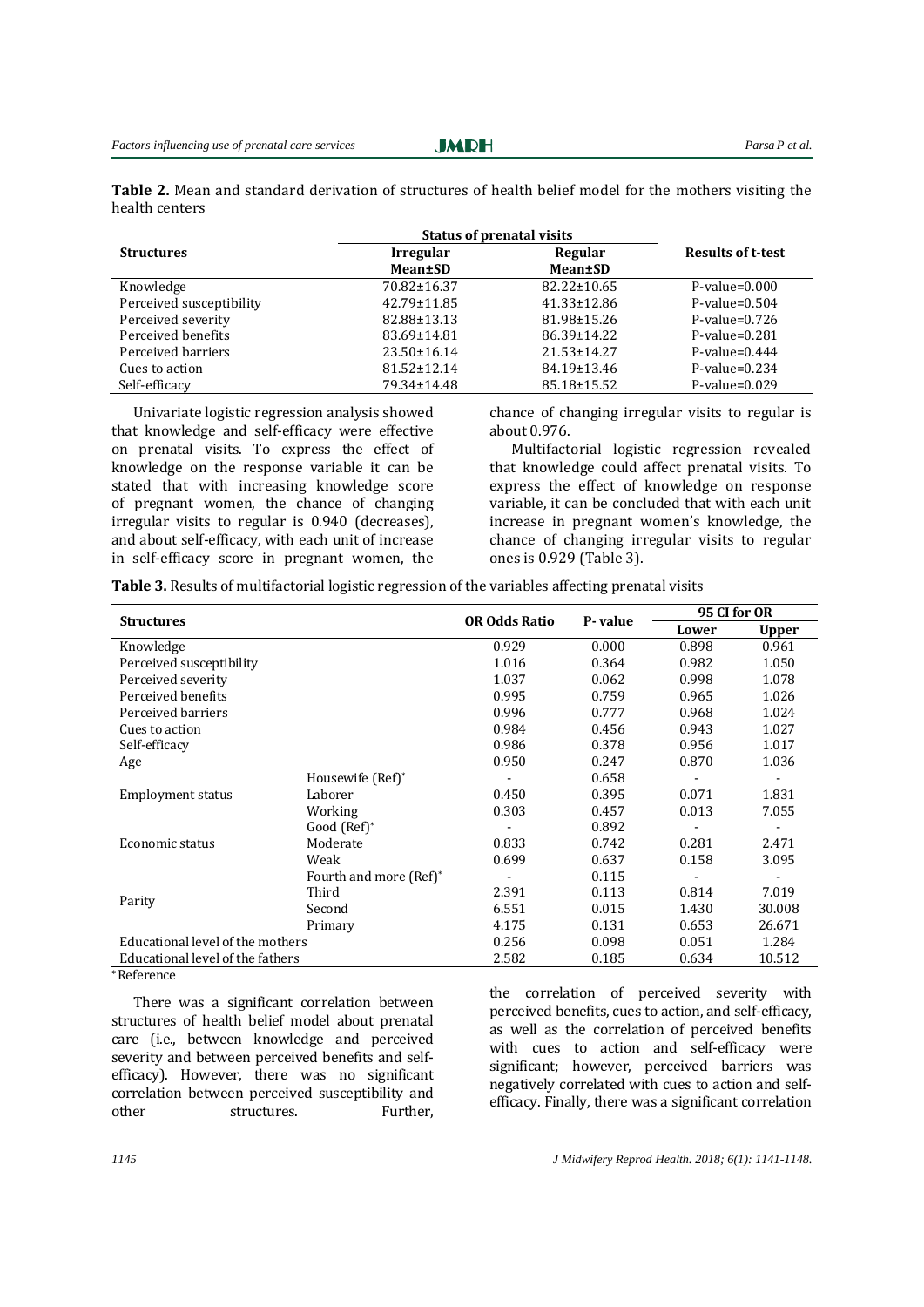**JMRH** 

between cues to action and self-efficacy (Table 4).

**Table 4.** The correlations between structures of health belief model about prenatal care

| <b>Structure</b>         | <b>Knowledge</b> | <b>Perceived</b><br>susceptibility | <b>Perceived</b><br>severity | <b>Perceived</b><br>benefits | <b>Perceived</b><br><b>barriers</b> | <b>Cues</b> to<br>action | Self-<br>efficacy |
|--------------------------|------------------|------------------------------------|------------------------------|------------------------------|-------------------------------------|--------------------------|-------------------|
| Knowledge                |                  |                                    |                              |                              |                                     |                          |                   |
| Perceived susceptibility | $-0.064$         |                                    |                              |                              |                                     |                          |                   |
| Perceived severity       | $0.187*$         | $-0.073$                           |                              |                              |                                     |                          |                   |
| Perceived benefits       | $0.174*$         | 0.100                              | $0.163*$                     |                              |                                     |                          |                   |
| Perceived barriers       | $-0.046$         | 0.117                              | $-0.040$                     | $-0.111$                     |                                     |                          |                   |
| Cues to action           | 0.124            | $-0.104$                           | $0.442**$                    | $0.325**$                    | $-0.190*$                           |                          |                   |
| Self-efficacy            | $0.193*$         | $-0.046$                           | $0.207**$                    | $0.239**$                    | $-0.293**$                          | $0.419**$                |                   |
| $P < 0.05$ *             |                  |                                    |                              |                              |                                     |                          |                   |

 $P < 0.01$ \*\*

#### **Discussion**

Pregnancy is a normal physiological process. Although many pregnancies do not require active professional health strategies, pregnancy influences the physical and mental health of pregnant women and their babies (24). Prenatal care includes the medical and health measures taken from the time of conception to birth, the purpose of which is to protect the mother and fetus's health (25). Despite the recent advancements in various medical fields, some pregnant women do not seek prenatal care. Therefore, this study was conducted to identify the reasons for prenatal visits.

It was found that among the pregnant women, 72.1% had regular visits and 27.9% had irregular ones. Using univariate logistic regression, we found knowledge and self-efficacy as effective variables on prenatal visits. Using multifactorial logistic regression, we also found knowledge as an effective variable. There were significant correlations among the structures of health belief model such as knowledge and perceived severity, as well as perceived benefits and self-efficacy. In addition, there were significant correlations between perceived severity and perceived benefit and between cues to action and selfefficacy. Furthermore, there were significant correlations between perceived benefits and cues to action and self-efficacy. Finally, we found a significant correlation between cues to action and self-efficacy.

We observed that 72.1% of the women had regular visits for receiving prenatal care and 27.9% had irregular visits. Considering the importance of pregnant women and their fetus's well-being, the percentage of irregular visits, which was one-thirds of the total visits, was not favorable that can have adverse effects. Eshraghian et al. (2006) found that half of the pregnant women had adequate number visits (26). In another study by Khanjari et al. (2006), the results showed that despite providing health care services for pregnant women, 83% of women received moderate or inadequate prenatal care services (27). Ayoola et al. (2010) revealed that 20% of participants did not seek prenatal care services in the first trimester of pregnancy (28). Heaman et al. (2008) showed that the relationship of inappropriate prenatal care with premature birth and low birth weight was significant (29).

Knowledge was one of the effective factors on timely prenatal visits among the pregnant women who participated in the study. Therefore, increased knowledge about care and the number visits was effective in performing regular visits. The results of a study by Paredes et al. (2005) demonstrated that knowledge about the importance of prenatal care in poor women was less compared to those from other economic strata of the society. Knowledge of women who received prenatal care was higher in comparison with those who had inadequate prenatal visits (30). Furthermore, in a study carried out by Hajizadeh et al. (2016), the results revealed the effect of regular visits on pregnant women (31). Khanjari et al. (2006) also proposed lack of information regarding the necessary prenatal visits as a barrier to performing prenatal care in pregnant women visiting health centers (27). In addition, in this study, the mean score of knowledge in women with regular visits was higher compared to women with irregular visits. The influence of knowledge on regular visits was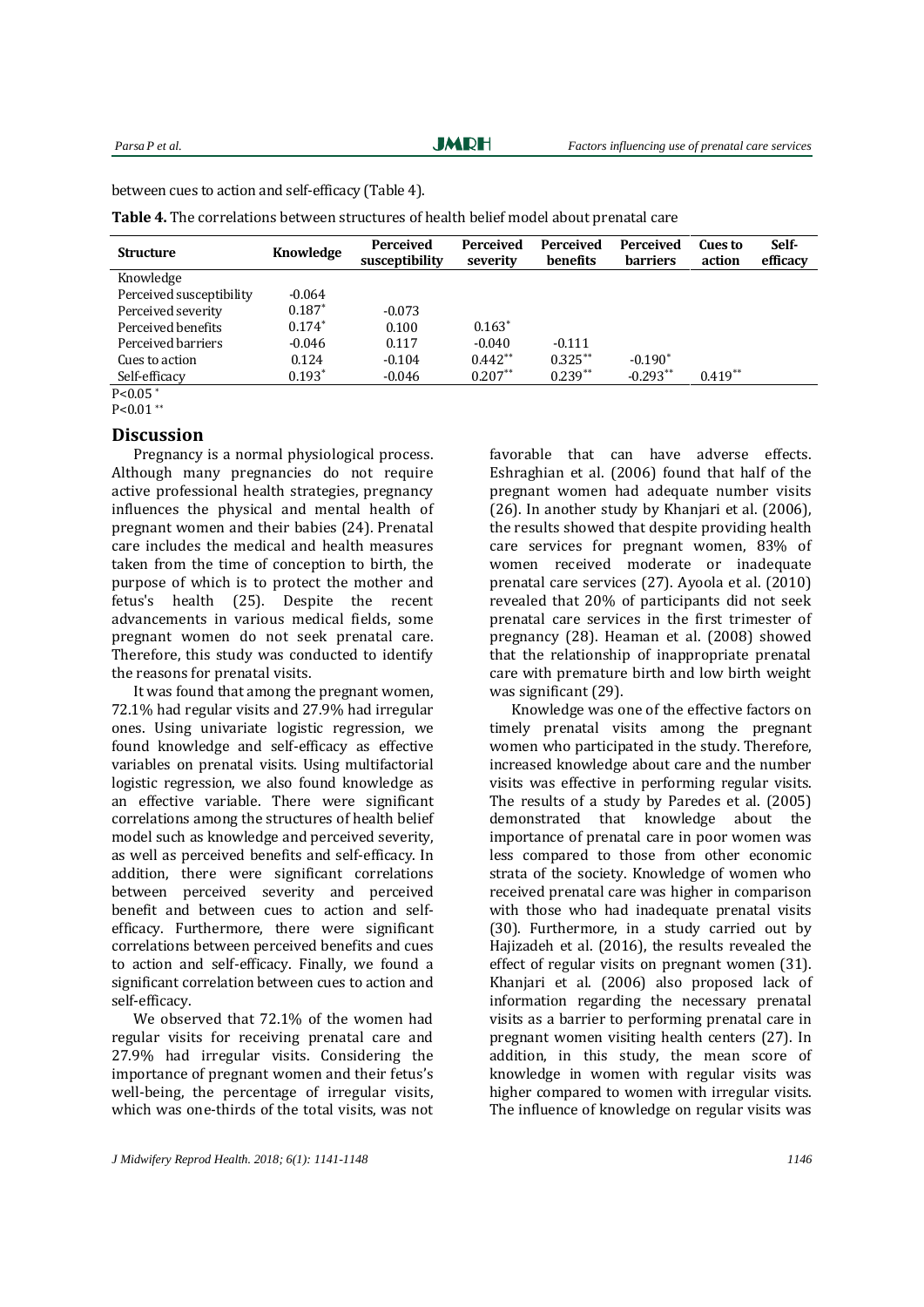significant, but the odds ratio was 0.929, which given the proximity of this value to number one was not a big effect.

Self-efficacy was one of the effective factors on prenatal visits. Higher levels of self-efficacy led to more timely visits. In a study by Jahdi et al. (2014), it was found that women's abilities are effective in doing prenatal care (32). The results of this study were in accordance with those of Stang et al. (2010) and Chang et al. (2008) (33, 34). Therefore, to increase timely prenatal visits, some approaches such as retraining health personnel for the follow up of pregnant women can be used. It is also helpful to plan and design training and intervention programs based on the target group characteristics. Considering the level of pregnant mothers' abilities, skills, and health, health care providers can choose the best interventional approaches to improve the health level of pregnant women and the number of regular visits during the prenatal period.

We presented the findings of the studies carried out in Iran on prenatal visits using the health belief model. Our findings can help promote the knowledge about effective factors on timely prenatal visits, which was found to be very limited. The limitations of this study include completing the questionnaire using self-report and not considering unwanted pregnancies.

#### **Conclusion**

Based on the results of this study, prenatal care and regular visits are necessary for pregnant women considering their physiologic and anatomic conditions. It seems that interventional and preventive programs should be implemented to investigate the causes of irregular prenatal visits, and appropriate interventions should be designed and implemented based on the effective factors to prevent irreparable, unwanted consequences for pregnant women. Furthermore, environmental, cultural, and economic factors in prenatal care and timely visiting should be considered. Finally, the results of this study can provide solutions in the field of prenatal care for planners and health officials to implement effective programs.

## **Acknowledgements**

This study was conducted with the financial support of Hamadan University of Medical Sciences (ethics code: IR.UMSHA.REC.1394.221). We wish to thank all the mothers who cooperated with the research team.

## **Conflicts of interest**

The authors declare no conflicts of interest.

#### **References**

- 1. Taghdisi MH, Nejadsadeghi E. Evaluation of pregnant women in the field of urinary tract infection according to the component of health belief model. Journal of Jahrom University of Medical Sciences. 2011; 8(4):41-50 (Persian).
- 2. Cunningham FG, Grant NF, Leveno KJ. Williams obstetric. 21st ed. New York; McGrow Hill; 2001. P. 403-421.
- 3. Littletan LY, Engebretson J. Maternal, Neonatal, and women's health nursing. New York: Delmar; 2002. P. 878.
- 4. Mirmolaei ST, Khakbazan Z, Kazemnejad AN, Azari MA. Prenatal care utilization rate and patients satisfaction. Journal of Hayat. 2007; 13(2):31-40 (Persian).
- 5. Khosravi A. Health indices of the Islamic Republic of Iran. Tehran: Ministry of Health and Medical Education; 2009 (Persian).
- 6. Hill K, AbouZahr C, Wardlaw T. Estimates of maternal mortality for 1995. Bulletin of the World Health Organization. 2001; 79(3):182-193.
- 7. Graham WJ, Cairns J, Bhattacharya S, Bullough CH, Quayyum Z, Rogo K. Maternal and perinatal condition. 2nd ed. New York: Oxford University Press; 2006.
- 8. Fottrel E, Byass P, Ouedraogo TW, Tamini C, Gbangou A, Sombié I, et al. Revealing the burden of maternal mortality: a probabilistic model for determining pregnancy related causes of death form verbal autopsies. Population Health Metrics. 2007; 5(1):200-205.
- 9. World health statistical. Global health observatory (GHO) data. World Health Organization Available at: URL: [http://www.who.int/gho/publications/](http://www.who.int/gho/publications/world_health_statistics/en/) [world\\_health\\_statistics/en/;](http://www.who.int/gho/publications/world_health_statistics/en/) 2017.
- 10. Hill PD, Aldag JC, Hekel B, Riner G, Bloomfield P. Maternal postpartum quality of life questionnaire. Journal of Nursing Measurement. 2006; 14(3): 205-220.
- 11. Cronin C. First-time mothers-identifying their needs, perceptions and experiences. Journal of Clinical Nursing. 2003; 12(2):260-267.
- 12. Ministry of health and medical education department of health. Integration of care of mothers. 6th ed. Tehran: Office of Family and Population Health; 2014.
- 13. Hazavehei S, Etesamifard T, Moeini B, Roshanaei G. [Prenatal care behaviors status among pregnant](https://scholar.google.com/citations?view_op=view_citation&hl=en&user=79H5hR8AAAAJ&cstart=20&pagesize=80&sortby=pubdate&citation_for_view=79H5hR8AAAAJ:M3NEmzRMIkIC)

*1147 J Midwifery Reprod Health. 2018; 6(1): 1141-1148.*